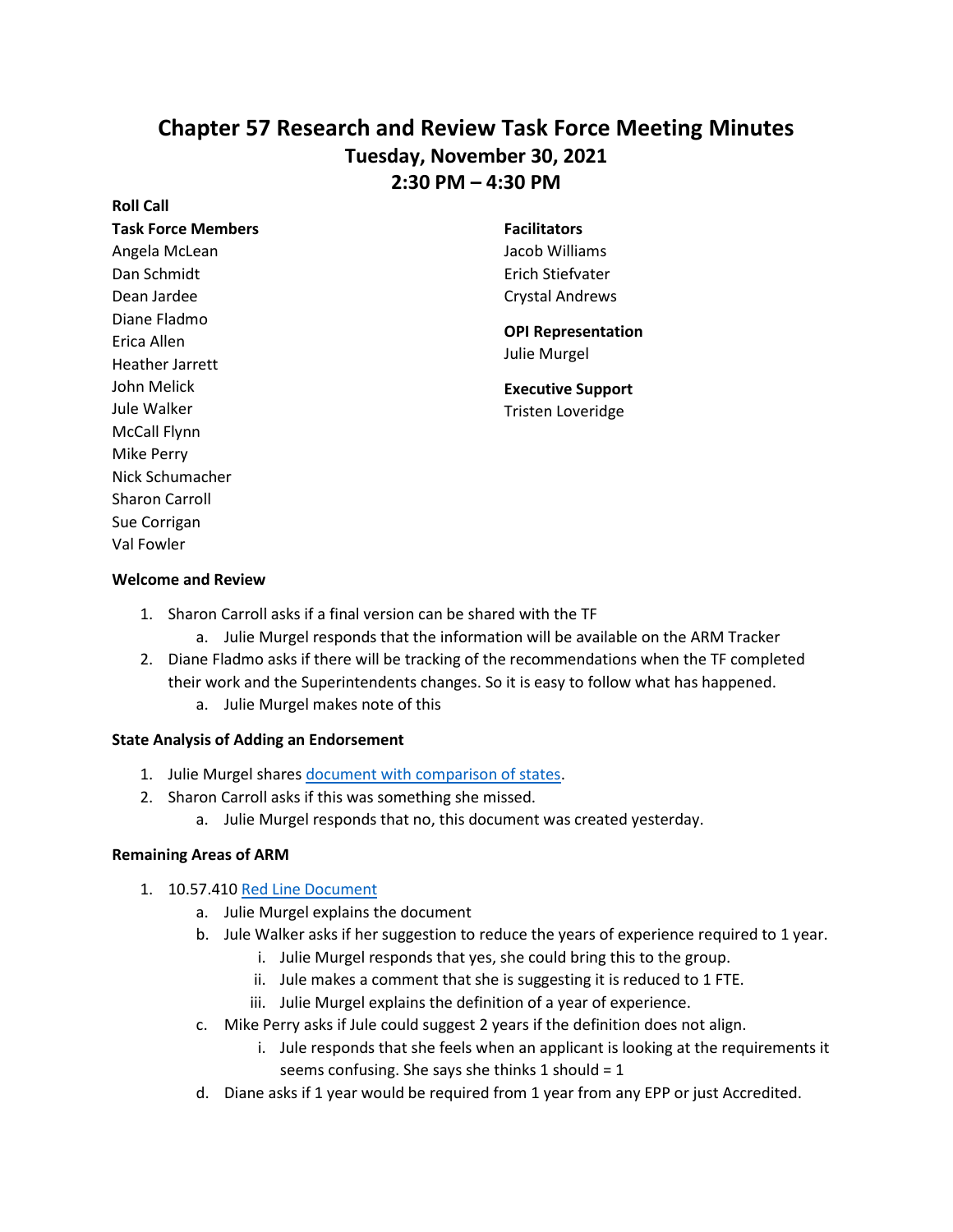- i. Julie Murgel explains that this is referring to alternative programs
- e. Sharon Carroll asks where the definition of a year is a half year is located? She would like some background
	- i. Julie Murgel shares that in definitions 10.57.102
		- 1. (13) is the Year of Administrative Experience
		- 2. (14) is the year of teaching experience.
			- a. (14) "Year of teaching experience" means employment as a licensed teacher at any level within a state accredited P-12 school system, or in an educational institution specified in [20-9-](http://leg.mt.gov/bills/mca/title_0200/chapter_0090/part_0070/section_0070/0200-0090-0070-0070.html) [707,](http://leg.mt.gov/bills/mca/title_0200/chapter_0090/part_0070/section_0070/0200-0090-0070-0070.html) MCA, for the equivalent of at least .5 FTE for a school year comparable to a 180 day school year. Experience gained prior to initial licensure is not considered.
- f. Jule Walker makes a motion 10.57.410 (c) "…a current standard, unrestricted out-ofstate educator license, and one year of successful teaching experience…"
	- i. Nick seconds the motion
- g. Diane Fladmo comments that she would not be in favor of this motion. She feels the quality suffers by lowering the requirement.
- h. Sharon Carrol makes comment. She asks if OPI was currently operating with an "or" at the end of (b)
- 2. TF votes on Jule's motion 10.57.410 (c) "…a current standard, unrestricted out-of-state educator license, and one year of successful teaching experience…"
	- a. Sharon Carroll No
	- b. Mike Perry Yes
	- c. Diane Fladmo No
	- d. Erica Allen Yes
	- e. Nick Schumacher Yes
	- f. Angela McLean No
	- g. Dan Schmidt Yes
		- i. Yes: 8
		- ii. No: 5
			- 1. Motion fails
- h. McCall Flynn No
- i. Val Fowler Yes
- j. Heather Jarrett Yes
- k. Sue Corrigan Yes
- l. Dean Jardee No
- m. Jule Walker Yes

- 
- iii. In reviewing the recording and minutes, it was discovered Jule Walker's vote was not recorded as she made the motion. With Jule's yes vote for one year of successful teaching experience, the motion passes with 61%. The recommendation from the task force will move forward to the superintendent and all votes regarding the years of experience will be explained.
- 3. Sharon Carroll Moves to change the requirement to three years 10.57.410 (c) "…a current standard, unrestricted out-of-state educator license, and three years of successful teaching experience"
	- a. Dean Jardee seconds the motion
	- b. Erica Allen makes comment that she feels the Superintendents fear is losing the opportunity to recruit out of state by the third year due to tenure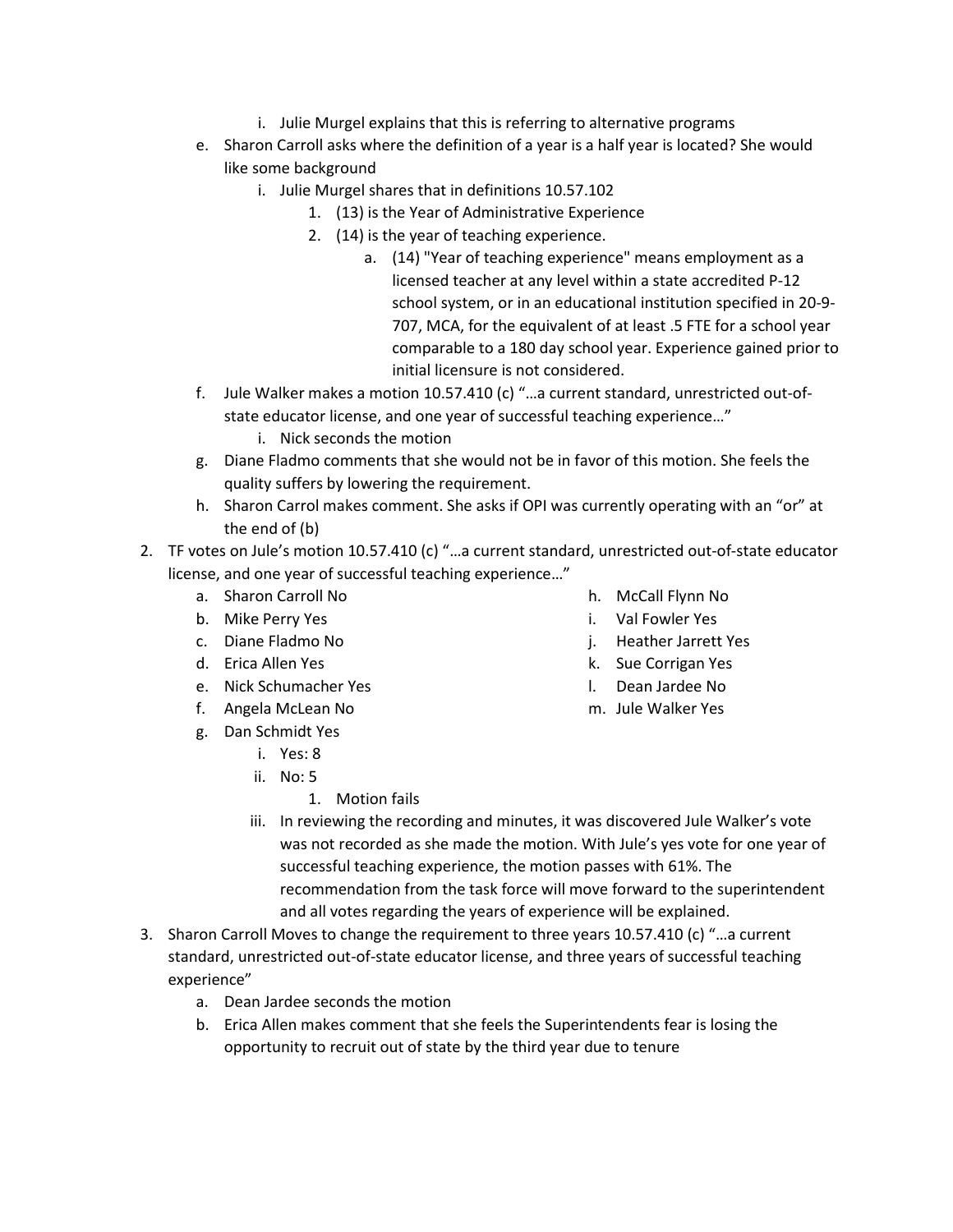- c. Sharon Carroll shares her concern of the half year of experience. She worries about individuals jumping from district to district. She says it should not be easy to get a license in MT
	- i. Jacob Williams clarifies a full year of half time
	- ii. Sharon Carroll responds that she is speaking about successful teaching experience. Half time does not allow for a highly qualified teacher to come to MT
- d. Dan Schmidt makes comment that he would vote yes for zero years. And feels that many rural areas of the state would also vote this way. Why should MT be a hard place to get a license? Eastern Montana is seeing a lot of hardship. We don't need barriers that have no barring on bringing in a qualified teacher.
- e. Erica Allen makes a comment that 1, 3, 5 years of experience does not necessarily show qualification. It is up to local control to review applications.
- f. Val Fowler makes comment that she agrees with Erica and Dan. Local control will prevent unqualified teachers being employed. Years of experience does not guarantee a good teacher.
- g. Mike Perry makes comment that we have lost more opportunity to have teachers come in due to the requirements vs the bad teachers that would have come in if the requirement was less.
- h. Diane Fladmo makes comment that approved does not mean accredited. Approved is approved by another state.
	- i. Julie Murgel makes comment that Accredited and Approved do not mean the same thing. Alternative Preparation Programs are not accredited but are approved. She wants to point out that approved programs mean they lead to licensure in a state. Accredited programs can also be approved. MT ARM requires
- i. Sharon Carroll makes comment that she is from Eastern Montana. The smallest schools need a lot of support for individuals, yet there is often not enough staff to properly staff. It should be required to vet applicants properly before they come to the state.
- j. Val Fowler responds that she felt Sharon's comment was negative in a Superintendents responsibility. She feels that it is possible to have a lot of
	- i. Julie Murgel responds that there is a difference between being certified and getting a job. Being certified does not guarantee a job.
	- ii. Crystal Andrews makes a comment about emergency authorizations. They are due tomorrow and has received another stack today that will put her over 200 this year. This will continue to increase without being addressed.
- k. Angela McLean makes a comment that we would be remiss that it is high licensure standards that there is an increase in emergency authorizations. High standards to teach MT students should not be equivocated to making licensure difficult. She has no apologies for having high standards for teaching MT students.
- 4. TF Votes on Sharon's motion for three years 10.57.410 (c) "…a current standard, unrestricted out-of-state educator license, and three years of successful teaching experience… that 1 year of teaching experience"
	- a. Angela McLean Yes b. Sharon Carroll Yes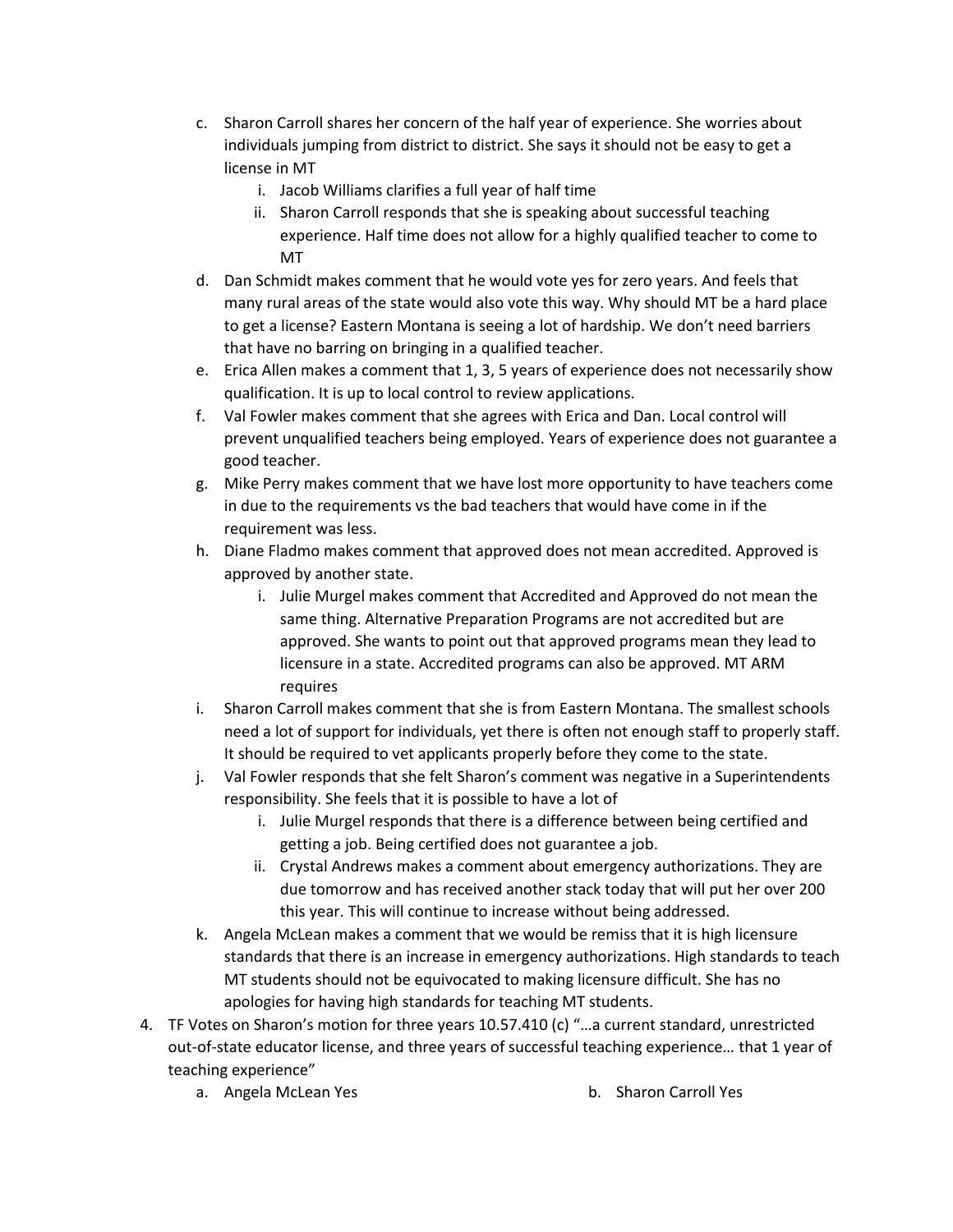- c. Dean Jardee Yes
- d. Jule Walker No
- e. Erica Allen No
- f. Nick Schumacher No
- g. Mike Perry Yes
- h. Shaun Scott
	- i. Yes: 6
	- ii. No: 6
	- iii. Abstain: 1
		- 1. Motion Fails
- 5. Jule Walker makes a motion for 2 years' experience 10.57.410 (c) "…a current standard, unrestricted out-of-state educator license, and three years of successful teaching experience… that two years of teaching experience"
	- a. Shaun Scott seconds the motion
- 6. TF Votes on Jule's motion for three years 10.57.410 (c) "…a current standard, unrestricted outof-state educator license, and three years of successful teaching experience… that two years of teaching experience"
	- a. Nick Schumacher Yes
	- b. Erica Allen Yes
	- c. Sharon Carroll Yes
	- d. Mike Perry Yes
	- e. Dean Jardee Yes
	- f. Diane Fladmo No
	- g. McCall Flynn No
		- i. Yes: 9
		- ii. No: 4
			- 1. Motion passes
- 7. ARM 10.57.424 after mentorship and induction is removed
	- a. Julie Murgel explains the changes to language
	- b. Dan Schmidt asks if the 5C would apply to those with an international degree.
		- i. Julie Murgel responds that if their license was expired and did not have current professional development in the last 5 years they would get a 5c.
		- ii. Dan expands his question around a J1Visa.
		- iii. Julie responds that this gets tricky. She feels we are better off with it included. And provides an example.
	- c. Julie Murgel asks if the TF would like to leave 10.57.424 (a) one year now that it does not have mentorship.
		- i. TF agrees
	- d. Shaun Scott asks who is going to make the call that an applicant can get a 5C license based on where they are from.
		- i. Julie Murgel explains that there is already a process.
	- e. Jacob Williams asks if any member of the TF is opposed to the current language of 10.57.424.
- i. Dan Schmidt No
- j. Diane Fladmo Yes
- k. McCall Flynn Yes
- l. Val Fowler No
- m. Sue Corrigan No

- h. Val Fowler Yes
- i. Sue Corrigan Yes
- j. Angela McLean No
- k. Dan Schmidt No
- l. Shaun Scott Yes
- m. Jule Walker Yes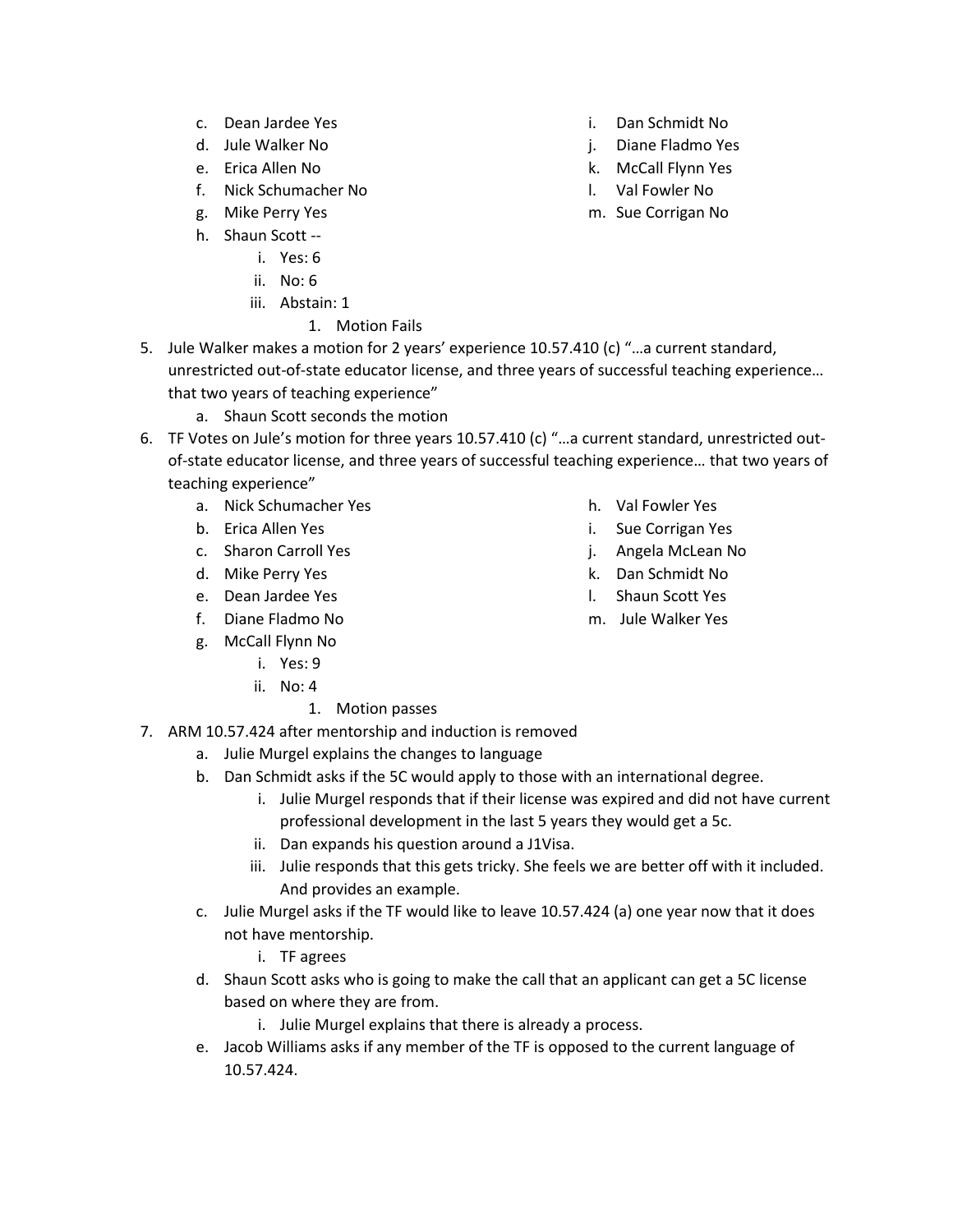- f. Dan Schmidt asks what happens if something comes up the OPI cannot process a 5A license.
	- i. Julie Murgel explains that BPE was able to grant extensions based on circumstances

## 8. [State Analysis of Adding an Endorsement](https://docs.google.com/document/d/1m0y3KCS5Z4uACGTxEW6EnoXMsKM35-Jm/edit?usp=sharing&ouid=101729359523949914592&rtpof=true&sd=true)

- a. Julie Murgel explains the findings from other states.
- b. Julie Murgel shares red line document for subchapter 3
- c. Does the TF want to add a pathway for another endorsement?
- d. Shaun Scott asks if there a need to do this? If so, how big of a need is it? What kind of solution might be recommended that would provide quality but minimize barriers?
	- i. Julie Murgel comments that currently, the only way to add an endorsement is to go back to school and complete an EPP.
- e. Sharon Carroll makes a comment she remembers that CSPAC is interested in another pathway to endorsement. Sharon asks if any of these models may be something CSPAC would be interested in?
	- i. McCall Flynn responds that they were very interested in a pathway to endorsement but there was no feedback given on one of these models.
- f. Diane Fladmo makes a comment that perhaps a PRAXIS plus a recommendation could be given. This would put more weight on the EPP program but something that might help with this.
- g. Erica Allen makes a comment that it would be nice to have some sort of pathway to prove proficiency without having to complete a college course.
- h. Jule Walker agrees that there needs to be a pathway. It is difficult to be presented a document and decide on the spot.
- i. Diane Fladmo makes comment that EPPs could be involved in the process to provide a recommendation.
- j. Dan Schmidt makes a comment around PRAXIS. If the PRAXIS is going to be a choice, then make it THE choice. Perhaps make the passing score higher to become endorsed. He feels that by taking this content test, we would find if they had the ability to teach.
- k. Sharon Carroll makes comment. Currently there is not a process in place to make a recommendation.
	- i. Angela McLean responds that an EPP would be put in an unusual spot. After reaching out to individuals in EPPs, there is a desire to include "and" rather than "or". Ideally would like to see the PRAXIS and the other pieces.
- l. Julie Murgel makes comment that if "and" is in place it would require the PRAXIS. It would be an add on.
- m. Does the TF want to recommend a pathway to add an endorsement? Or leave it as it is.
- 9. Nick Schumacher makes a motion to approve the first draft as presented.
	- a. Dan Schmidt seconds the motion
- 10. TF votes on Nick's motion
	- a. Shaun Scott yes
	- b. Dan Schmidt Yes
	- c. Val Fowler Yes
	- d. Nick Schumacher Yes
- e. Erica Allen Yes
- f. Angela McLean No
- g. Dean Jardee No
- h. Mike Perry Yes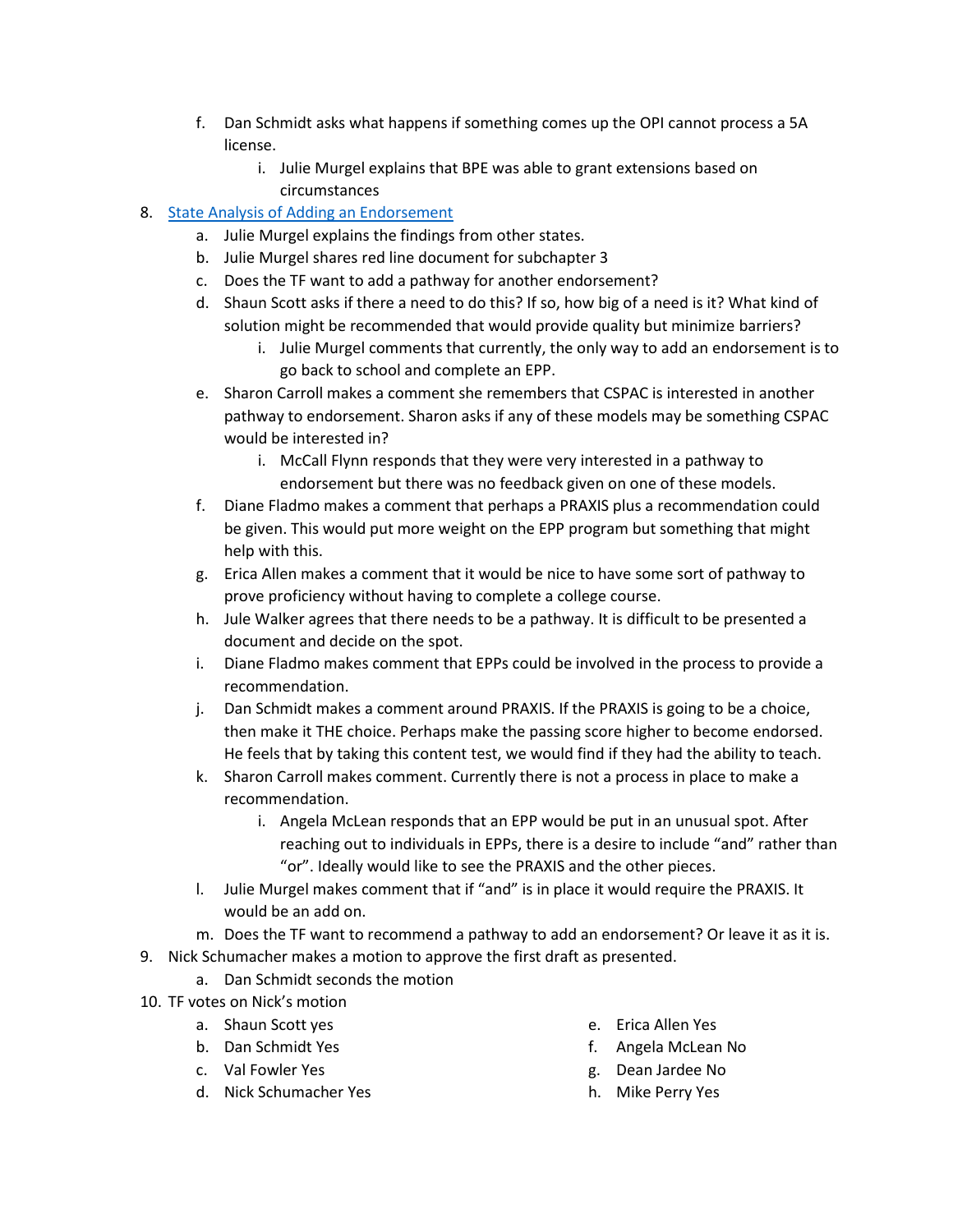- i. Sharon Carroll No
- j. Jule Walker Yes
- k. Diane Fladmo No
	- i. Yes: 8
	- ii. No: 6
		- 1. Motion fails
- 11. Jacob Williams asks if the TF would like to put forward a recommendation without specifics, but to consider a pathway for endorsements.
	- a. Julie Murgel responds that yes, the TF could vote to have the superintendent consider a pathway.
- 12. Sharon Carroll shares that since this is the second time the group has talked about this. But since CSPAC has already expressed interest in an alternative pathway it would be good to allow them to look at it.
	- a. Julie Murgel responds that this language will go to the Superintendent and then her recommendation will be taken to CSPAC. Is the TF voting to not have another pathway?
	- b. Val Fowler responds that is not what she took away. She felt it was a vote that the group did not want to move the language from the first draft forward.
	- c. Sharon Carrol makes comment that putting forth an open ended recommendation is not necessarily what this TF is trying to do. She is not comfortable to make open ended recommendations.
- 13. McCall Flynn makes a comment that her no vote is not against alternative pathways. It was against the language in the first draft. Based on the presentation to CSPAC the first time they gave feedback that an alternate pathway for endorsements would be a good thing. She thinks CSPAC would be willing to help sort out the best option with the Superintendent.
- 14. Shaun Scott echoes. He would like to multiple pathways but was unsure about the language specifically.
- 15. Val Fowler asks if CSPAC would be ok with the TF leaving this as it is. If they would like to see a pathway and the TF says to leave it as is, that seems conflicting.
	- a. Julie Murgel makes a comment that the TF is recommending to the Superintendent, and she is taking her recommendation to CSPAC.
	- b. Val asks if it is possible to recommend to the Superintendent the TF is in agreement, we would like to see pathways. We'd like you to take a look into it.
	- c. Julie responds that yes, this is an option.
- 16. Diane Fladmo makes a comment that she agrees that CSPAC and the Superintendent would be able to work to find the best option.
- 17. Jule Walker makes a motion to remove credible source from 10.57.601 to end "from a local school district board of trustees."
	- a. Sharon Carroll seconds the motion
- 18. TF votes on Jule's motion to remove language of a credible source from 10.57.601 to end "from a local school district board of trustees."
	- a. Erica Allen yes
	- b. Angela McLean Yes
	- c. Sharon Carroll Yes
	- d. Mike Perry Yes
- e. Dean Jardee Yes
- f. Shaun Scott Yes
- g. Nick Schumacher Yes
- h. Jule Walker Yes
- l. McCall Flynn No
- m. Sue Corrigan Yes
- n. John Melick No